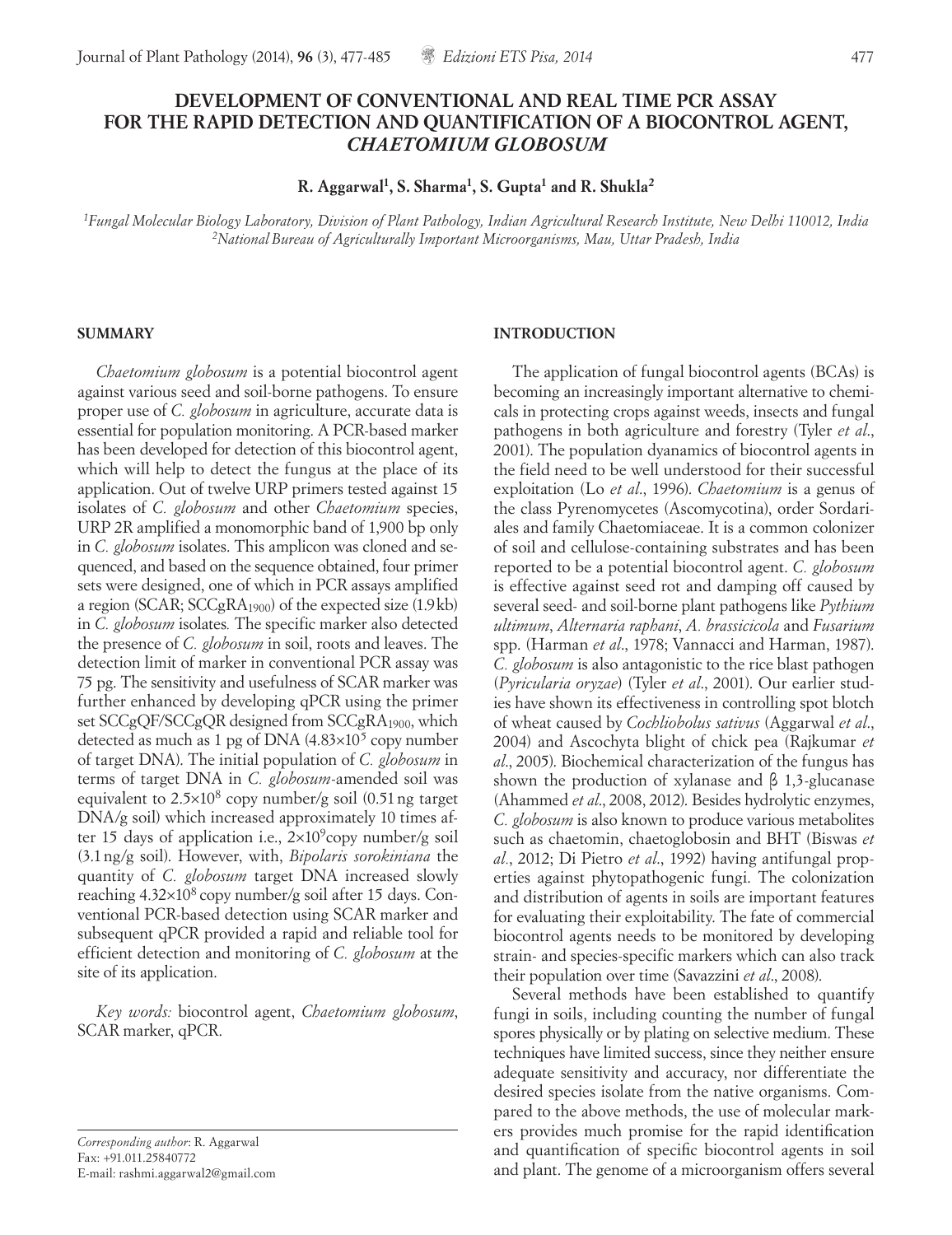possibilities for monitoring. Fungal isolates which carry a functional gene can be targeted through amplification of the sequence (Mavrodi *et al*., 2007; Xiang *et al*., 2010). Other sequences, such as fungal internal transcribed spacer (ITS) and intergenic spacer (IGS) regions can be targets for detection of specific microorganisms. Sequences with unknown function can also be utilized for detection purposes. There are many approaches to identify these intrinsic markers, which may distinguish between species or even strains within a species. Universal rice primer (URP)/ random amplified polymorphic deoxyribonucleiotide primers (RAPD) are useful for the characterization and grouping of isolates in order to study their genetic relatedness (Aggarwal *et al*., 2008, 2010; Bulat *et al*., 1998; Lubeck *et al*., 1999). URP/RAPD primers primarily target intergenic, more variable areas of the genome and therefore are more suitable for detection of interspecific variations. These primers amplify variable genome regions resulting in a DNA fingerprinting. By comparing fingerprints of related species, PCR products singling out one species, can be identified and sequenced for development of speciesspecific SCAR (sequence-characterized amplified region) markers (Aggarwal *et al*., 2012; Becker *et al*., 1999; Suarez *et al*., 2005).

SCAR markers are useful for the detection of specific microorganisms in microbial systems, and their use is further supported by real-time PCR (Raeymaekers, 1998). Compared to conventional PCR, real-time PCR has significant advantages. This technique does not require post-amplification processing steps and hence reduces the time and labour and is greatly suitable for large-scale analyses (Schena *et al*., 2002, 2013). This method is highly sensitive, with reliable detection of even 1 pg or less fungal DNA in treated soil or plant tissues.

The aim of the present study was to develop and validate endogenous SCAR marker that allow the detection, diagnosis and monitoring of *C. globosum* in soil and in *planta*. In addition, to develop a qPCR based analysis to facilitate accurate, rapid, reliable and very sensitive quantification system for this biocontrol agent at the site of its application and to study its population dynamics during interaction with pathogens.

### **MATERIALS AND METHODS**

**Fungal isolates.** Fifteen isolates of *C. globosum*, and one isolate of each *C. reflexum*, *C. cochlioides*, *C. perlucidum* and *C. cupreum*; other pathogens such as *Aspergillus flavus*, *Bipolaris sorokiniana*, *Fusarium moniliforme*, *Alternaria triticina*, *Tilletia indica*, *Epiccocum purpurecens*, *Rhizoctonia solani*, the biocontrol agent *Trichoderma virens* and wheat yellow rust (*Puccinia striiformis*) were taken from culture collection of our laboratory at the Indian Agricultural Research Institute, New Delhi (Table 1). All culturable fungi were maintained on PDA (potato dextrose agar) slants and

uredospores of *P. striiformis* (yellow rust race 78S84) were propagated on wheat seedlings of cv. Agralocal. The fungal isolates were grown in 100ml potato dextrose broth [20% potato, 2% dextrose  $(w/v)$ ] placed in a 250 ml flask for 5 days at  $24 \pm 2$ °C with 12 h photoperiod and 100 rpm shaking in shaker incubator (Kuhner, Biogenetek, India). The mycelia of all fungal species were harvested and separated by filtration through Whatman no.1 paper, washed thrice with sterile water, air-dried and stored at −40ºC until extraction of DNA. Pure samples of uredospores of yellow rust race were collected and stored at −40ºC until DNA extraction.

**DNA extraction from the biocontrol agent, other fungi, wheat leaves and soil samples.** DNA was extracted from all fungal isolates using the cetyltrimethyl ammonium bromide method (Murray and Thompson, 1980) with slight modifications. The mycelium (5 g) was finely ground in liquid nitrogen and 20ml of DNA extraction buffer (0.1M Tris, 1.5MNaCl, 0.01MEDTA, 2% CTAB and 0.2% β-mercaptoehanol) was added to the powder. The suspension was incubated at 65ºC for 1 h with occasional stirring. An equal volume of chloroform:isoamyl alcohol (24:1) was added to each tube followed by centrifugation. The upper aqueous phase so obtained was precipitated with 0.1 vol. of 3M sodium acetate and 0.6vol. of ice-cold isopropanol. After precipitation, tubes were centrifuged at 11,000 rpm for 10 min at 4ºC. The pellet was washed with 70% ethanol and dried at room temperature. Finally, the nucleic acid was dissolved in TE buffer (10mM Tris HCl,  $1 \text{ mM EDTA}$ ;  $pH8.0$ ).

DNA was also extracted from inoculated and uninoculated wheat leaves, soil samples as well as from uredospores of yellow rust. ZR Soil Microbe DNA Kit™ (Cat. no. D6001; Zymo Research Corp., USA) was used for quick DNA extraction from these samples. DNA from different samples was quantified using nanodrop and stored at −20ºC.

**PCR amplification of** *Chaetomium* **spp. using URP primers.** All *Chaetomium* spp. isolates were used for PCR amplification using 12 URP markers. The URP-PCR reactions were performed in 25µl vol. containing 75ng of genomic DNA of each isolate, 200µM each dNTP (dATP, dGTP, dCTP and dTTP),  $0.2 \mu$ M primer,  $1.5 \text{ mM } MgCl_2$ , 2.5U Taq DNA polymerase and 1× Taq buffer. The thermal cycler was programmed for one cycle of denaturation at 94°C for 4min followed by 35 cycles of denaturation at 94°C for 1min, annealing at 55°C for 1min and extension at 72°C for 2min. A final extension step at 72°C for 7min was also done. Sterilized distilled water was used as negative control in every experiment to test the presence of contamination in PCR reagents. URP markers which gave monomorphic bands with the 15 isolates of *C. globosum* were further used for PCR amplification along with one isolate each of *C. reflexum* and *C. perlucidum.*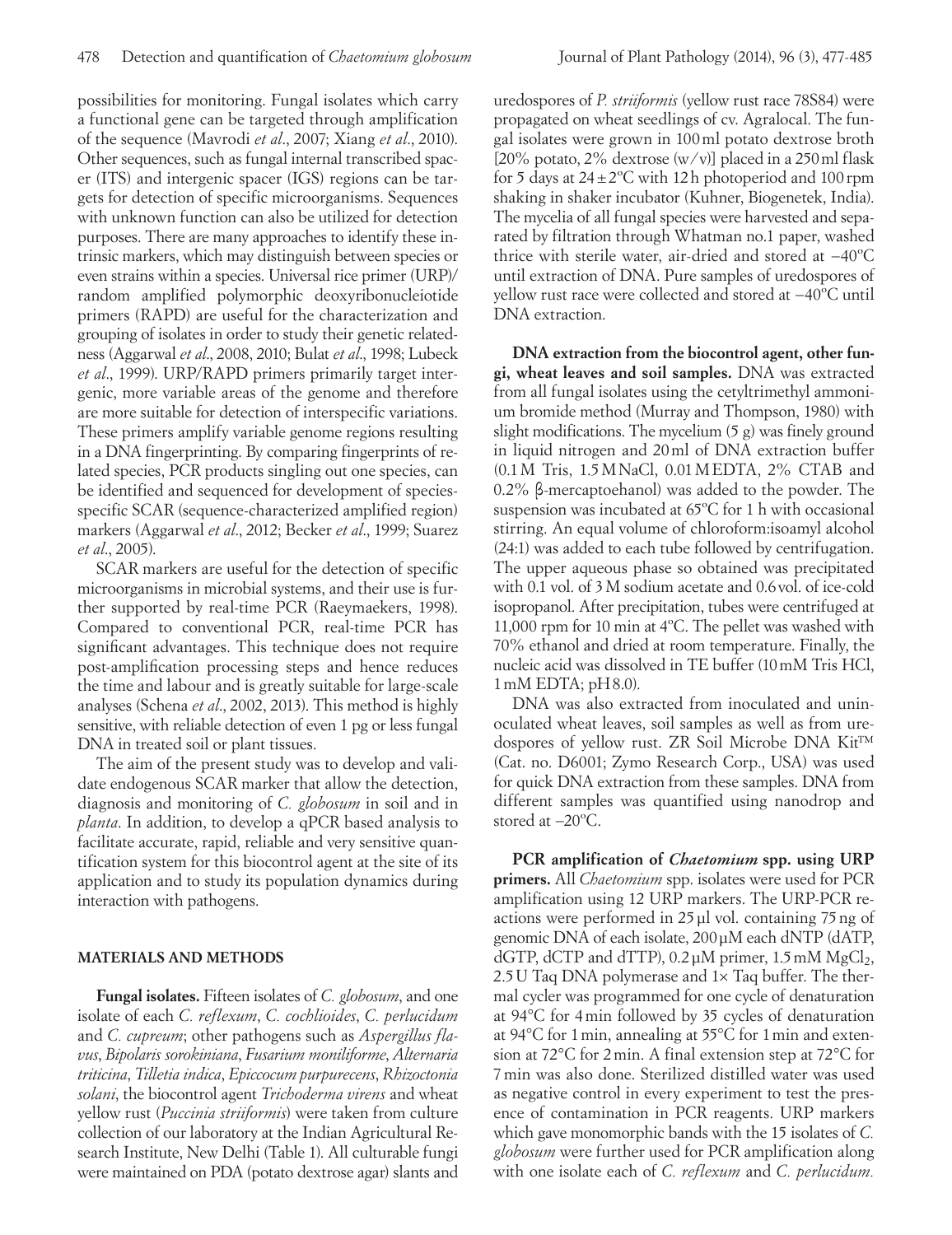|  |  |  | Table 1. Details of isolates of different fungi used to screen primer specificity |  |  |  |
|--|--|--|-----------------------------------------------------------------------------------|--|--|--|
|  |  |  |                                                                                   |  |  |  |

| S. No. | Designated name of isolates as per ITCC* | Source        | Location                                    |
|--------|------------------------------------------|---------------|---------------------------------------------|
| 1      | Chaetomium globosum 1627 (Cg1)           | Coprophilous  | IARI farm, New Delhi, India                 |
| 2      | C. globosum $6210$ (Cg2)                 | Wheat leaves  | IARI farm, New Delhi, India                 |
| 3      | C. globosum 2401 (Cg3)                   | Dolichos seed | Nainital, Uttaranchal, India                |
| 4      | C. globosum $2034$ (Cg4)                 | Wheat grains  | IARI, New Delhi, India                      |
| 5      | C. globosum $6215$ (Cg5)                 | Wheat leaves  | IARI farm, New Delhi, India                 |
| 6      | C. globosum 6211 (Cg6)                   | Wheat leaves  | IARI farm, New Delhi, India                 |
|        | C. globosum 6214 (Cg7)                   | Wheat leaves  | Dhaulakuan, HP, India                       |
| 8      | C. globosum 6218 (Cg8)                   | Wheat leaves  | Samastipur, Bihar, India                    |
| 9      | C. globosum $6212$ (Cg9)                 | Wheat leaves  | Jammu, J&K, India                           |
| 10     | C. globosum 6220 (Cg10)                  | Wheat leaves  | Dhaulakuan, India                           |
| 11     | C. globosum $6216$ (Cg11)                | Wheat leaves  | Pantnagar, India                            |
| 12     | C. globosum $6221$ (Cg12)                | Wheat leaves  | Jaipur, India                               |
| 13     | C. globosum 6219 (Cg13)                  | Wheat leaves  | IARI, India                                 |
| 14     | C. globosum 6213 (Cg14)                  | Wheat leaves  | Pune, India                                 |
| 15     | C. globosum 6217 (Cg15)                  | Wheat leaves  | Jammu, India                                |
| 16     | C. reflexum 5002                         | Insect        | CPCRI, Kasargod, India                      |
| 17     | C. perlucidum 6009                       | Bottle palm   | Dept. of Pl. Path., Junagadh, Gujrat, India |
| 18     | C. cochlioides 3326                      | Wheat leaves  | Delhi University, New Delhi, India          |
| 19     | C. cupreum 4600                          |               | Godhra, India                               |
| 20     | Aspergillus flavus 5076                  | Soil          | Hyderabad, India                            |
| 21     | Bipolaris sorokiniana 5439               | Wheat         | Karnal, India                               |
| 22     | Fusarium moniliforme 4412                | Sugarcane     | Navsari, India                              |
| 23     | Alternaria triticina 5125                | Wheat         | Delhi, India                                |
| 24     | Tilletia indica                          | Wheat         | Delhi, India                                |
| 25     | Epiccocum purpurecens 3673               | Maize leaf    | Delhi, India                                |
| 26     | Puccinia striiformis (STK)               | Wheat         | Shimla, India                               |
| 27     | Trichoderma virens 4911                  | Soil          | Barrcakpore, India                          |
| 28     | Rhizoctonia solani 5308                  | Maize         | Delhi, India                                |

\* ITCC-Indian Type Culture Collection

PCR products were electrophoresed in 1.2 % (w/v) agarose gel containing ethidium bromide (0.5 μg/ml) in 1× Tris-acetate EDTA buffer.

**Cloning and sequencing of unique amplicon**. Amplified DNA fragments were separated on 1.2% agarose gel. The species-specific band was purified from the gel using agarose gel extraction kit (Thermo Scientific GeneJET Gel Extraction Kit) and cloned into pGEM-T easy vector (Promega, USA). Ligations, transformations of *Escherchia coli* strain XLBlue and plasmid amplifications were performed following standard procedures (Sambrook and Russell, 2001). After cloning, 20 positive colonies were selected and each of them was cultured overnight in Luria-Bertani (LB) liquid medium containing ampicillin (100mg/l). The size of the cloned fragment was verified by using the corresponding URP primer and digested by restriction enzymes in the multiple clone site of vector. The recombinant plasmids were extracted using a commercial kit (Nucleopore, Genetix Bio, India) and fragments were sequenced with an automated DNA sequencer (Model 3100 version 3.0ABI Prison) at the South Campus of the University of Delhi, India. The sequences were assembled using Bioedit V7.05 version.

**Design of SCAR primers and optimization of PCR conditions.** Primers for candidate SCAR markers were designed using Primer-3 software (website: http://www.

genome.wi.mit.edu/genome\_software/other/primer3.html). The primers were compared with the sequences in the database through BLAST and FASTA searches to confirm their specificity and their design was optimized using the Net Primer software (Biosoft International, www. Primer biosoft.com/ net primer.html). Different sets of primers were synthesized by Xceleris (New Delhi, India). PCR amplification was carried with designed primer pairs and PCR reaction mixes were same as given earlier. However, PCR conditions were standardized using gradient PCR with denaturation at 94°C for 30, 40, 50 sec, annealing at 55, 62, 68°C for 30, 40, 50 sec and extension at 72°C for 40 and 90 sec for obtaining optimal amplification. A final extension step was at 72°C for 7 min. The primer pair and PCR conditions that yielded the amplification of a distinct band only with *C. globosum* was selected for further studies. All PCR reactions with designed primers were repeated at least three times. The PCR products were checked on agarose gel as described above.

**Specificity and sensitivity of SCAR marker.** The specificity of selected primer pair was further verified by PCR with genomic DNA of 15 isolates of *C. globosum*, and one isolate each of *C. reflexum*, *C. cochlioides*, *C. perlucidum* and *C. cupreum.* Additionally, 10 isolates of other fungal plant pathogens collected from diverse locations, not used for primer design and PCR assay were included for validation (Table 1). A water blank as negative control and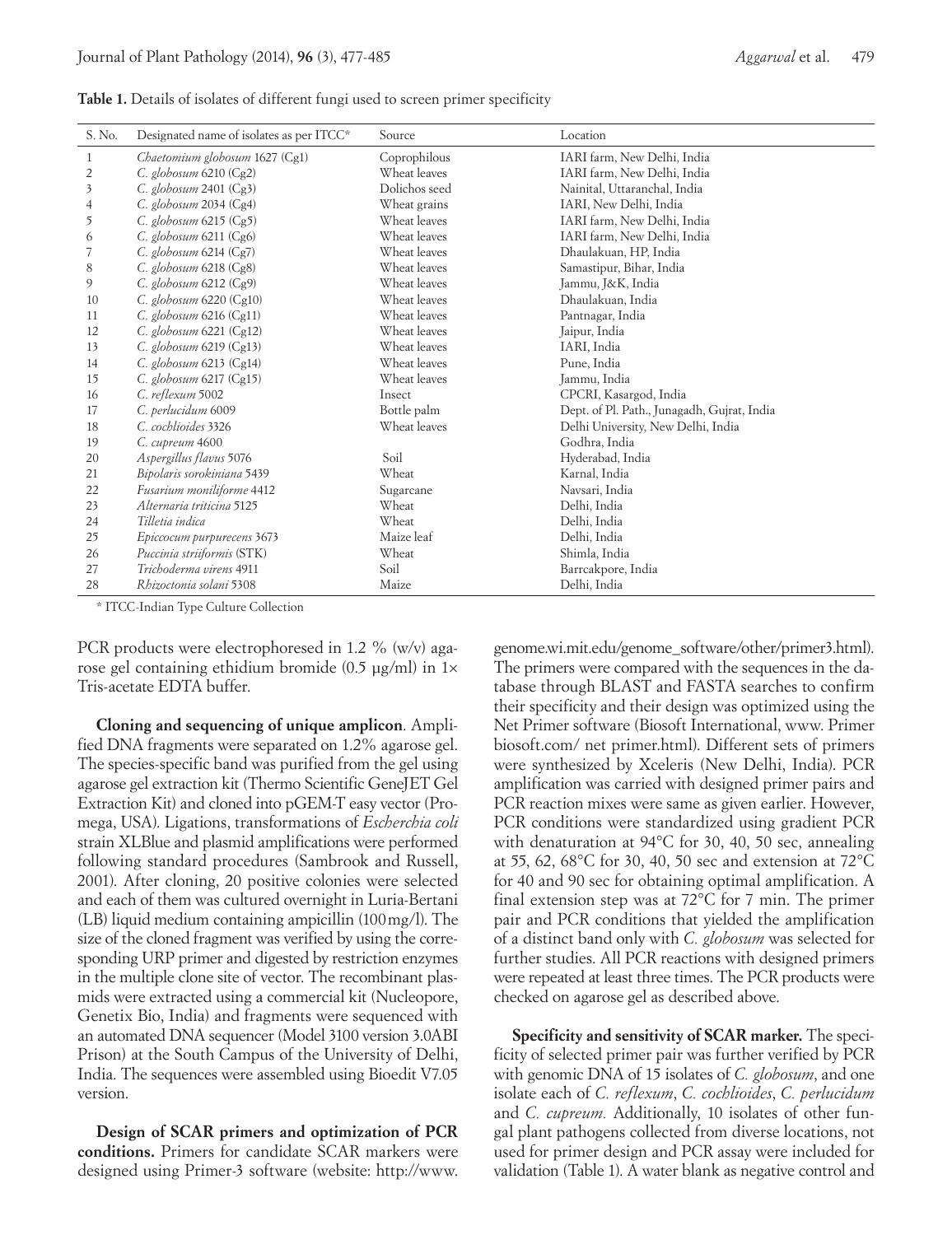*C. globosum* DNA as positive control were included for PCR amplification*.* In order to test the sensitivity of SCAR marker, 100ng, 10ng, 1ng, 500pg, 250pg, 100pg, 75pg and 50pg genomic DNA of *C. globosum* (Cg2) were used as DNA template for PCR amplification.

**PCR-based detection of** *C. globosum* **in wheat leaves, root and rhizosphere in the presence of pathogen.** This study was conducted for verifying the detection potential of the designed primers in *C. globosum*-inoculated soil and plant separately and in the presence of *B. sorokiniana*, a spot blotch pathogen of wheat. For inoculation purpose, *C. globosum* and *B. sorokiniana* multiplied on PDA were used. Small pots (4 inches) were filled with sterilized soil and divided into four sets, each with six replicates. Seeds were surface-disinfected with 2% NaOCl for 3min and rinsed thrice in sterile distilled water before sowing in all set of pots. In one set, soil was amended with *C. globosum*  ascospore suspension at 108CFU/g and in second set soil was amended with both *C. globosum* ascospore suspension and *B. sorokiniana* spores at 108CFU/g each. In a third set, wheat plants were sprayed with ascospores of *C. globosum* at 108 CFU/ml at 2-3 leaf stage (growth stage Z-13) (Zadoks *et al*., 1974) using a hand atomizer, while a fourth unsprayed set was maintained as control.

Root and soil samples from the first two sets and leaves samples from the third set were colleted to detect *C. globosum* after 4 days of application. Samples were also taken from the fourth set for control. DNA was extracted from different samples using a ZR soil microbe DNA extraction kit. The presence of *C. globosum* was detected by PCR in suitable conditions standardized earlier.

**Real-time PCR assays.** *Design of qPCR primers*: A primer set for qPCR was designed from SCAR marker using the Primer Express software program version 2.0 (Applied Biosystems, USA). An *in silico* test for primer specificity was conducted by running the primer sequence against the non redundant GenBank data with parameters set for the identification of short, nearly exact matches.

*Optimization of qPCR conditions*: PCR conditions, i.e annealing temperature, primer concentration, temperature to measure the fluorescence signal of specific amplicon using *C. globosum* DNA as template were adjusted experimentally to optimize the qPCR. All qPCR amplifications were taken up using Thermo Scientific Maxima SYBR Green qPCR Master Mix, iQ96-thin well PCR plates and optical sealing tape (Roche 96, USA). Light Cycler (Roche 96, USA) conditions were as follows: 95°C for 10min, and 40 cycles of PCR amplification at 95°C for 15sec and 62°C for 30 sec followed by default melt curve analysis. Sterile water was used as a negative control to replace template DNA in PCR reactions. All reactions were analysed by gel electrophoresis to confirm that only one PCR product was amplified from samples containing genomic DNA of

*C. globosum*. Ct values were calculated by the ABI Prism 7000 SDS software program (Applied Biosystems, USA) to indicate significant fluorescence signals rising above background during the early cycles of the exponentially growing phase of the PCR amplification process.

*Development of standard curve*: DNA standard curve for qPCR assay were developed from 10 fold dilution of *C. globosum* isolate Cg2 DNA by serial dilution (100 fg, 1pg, 10pg, 100pg, 1ng and 10ng) in sterile ultrapure water (SUW) as well as in fixed background of plant DNA extracted from leaf, root and sterilized soil. The standard curve was obtained by plotting the Ct values defined by the crossing cycle number versus the logarithm of the quantity of the serially diluted genomic DNA. Linear regression analyses of the natural logarithm base 10 of known concentrations of target DNA verses Ct values were performed for each standard curve. The standard regression lines from different DNA back ground were used as reference curve for transforming the experimental Ct values into amount of *C. globosum* DNA (pg).

*Quantification of C. globosum target DNA in soil using qPCR*: Soil samples were collected from rhizosphere of wheat plants at 0,7 days and 15 days time intervals from the first two sets of pots as mentioned earlier for detecting and quantifying DNA concentration using optimized qPCR and standard curve. For quantification of target DNA from soil samples, two µl of undiluted DNA extracted from different soil samples were included as template in the real-time PCR reactions. Concentration of the target DNA was estimated by interpolating the cycle threshold (Ct values) of sample DNA obtained from qPCR with the standard curve. The concentration so obtained was further calculated for target DNA per g soil. All reactions were carried out in triplicate.

# **RESULTS**

**Development of specific and sensitive SCAR marker.** Out of 12 URP primers tested, primers URP-2R, URP-6R and URP-7R produced monomorphic bands of different size from all *C. globosum* isolates tested. Out of these selected primers, URP-2R (CCCAGCAACTGATCGACAC) amplified a single band of 1.9 kb only in *C. globosum* isolates (Fig. 1). This amplicon was cloned into pGEM-T easy vector and out of 20 white colonies picked up, five clones were sequenced. All the clones showed identical sequences. Nucleotide sequence alignment, done using the BioEdit program confirmed the URP fragment with the primer sequence (URP-2R) at both ends. No ORF could be detected in this fragment. Fragment showed 77%, 54% and 55% homology with three accessions of *C. globosum* i.e. XM001225295.1, XM001224275.1 and XM001224636.1, consisting of three conserved domains [putative DNA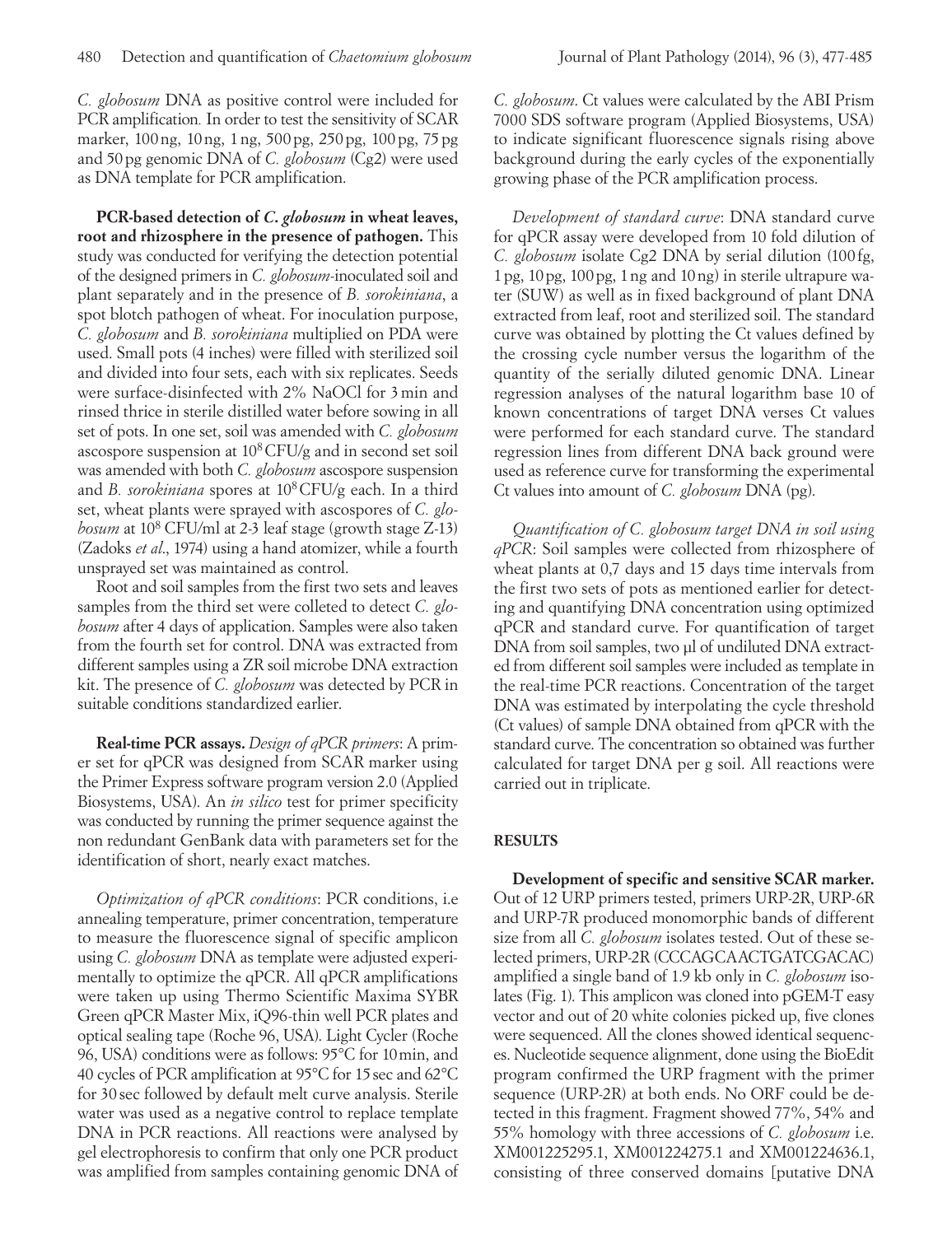

**Fig. 1.** DNA fingerprint profile of different isolates of *Chaetomium* spp. obtained with primer URP-2R. M-1Kb Molecular marker, Fermentas; (lanes 1-15) *C. globosum* isolates; (Cr) *C.reflexum*; (Cp ) *C. perlucidum*; M-1Kb Molecular marker, Fermentas.



**Fig. 2.** Agarose gel showing specificity of primer set SC-CgRAF4/ SCCgRAR4 to *C. globosum.* M-1Kb Molecular marker, Fermentas; (1) *C. globosum*; (2) *C. perlucidum*; (3) *C. reflexum*; (4) *C. cupreum*; (5) *C. cochlioides*; (6) *Bipolaris sorokiniana*; (7) *Fusarium moniliforme*; (8) *Alternaria triticina*; (9) *Tilletia indica***;** (10) *Epiccocum purpurecens*; (11) *Puccinia striiformis*; (12) *Trichoderma virens*; wheat leaf (13) DNA; (14) distilled water.



**Fig. 3.** Sensitivity of conventional PCR assays detected by agarose gel electrophoresis using SCCgRAF4/ SCCgRAR4 primer set. M-1Kb Molecular marker, Fermentas; (1) 100 ng; (2) 10 ng; (3) 1 ng; (4) 500 pg; (5) 250 pg; (6) 100 pg; (7) 75 pg; (8) 50 pg; (W) sterile water.

**Table 2.** Primers designed from the cloned sequence (accession No. KC200158)

| Serial No. | Name of Primer    | Nucleotide sequence                                                       |
|------------|-------------------|---------------------------------------------------------------------------|
|            | SCCgRAF1/SCCgRAR1 | 5' TGG CGT AAC ACT CCC ACA TA-3'/ 5' - TCC AAG GTC AAA CCA CAA CA-3'      |
|            | SCCgRAF2/SCCgRAR2 | 5'-ACT GAT CGC ACA CAC CAC CAA T-3' / 5'- ACT GAT CGC ACA CTC CAC CTCT-3' |
|            | SCCgRAF3/SCCgRAR3 | 5'-ACA CAC CAC CAA TCG CAC ACTT-3' / 5'- ACT GAT CGC ACA CTC CAC CTCT-3'  |
|            | SCCgRAF4/SCCgRAR4 | 5'-CAC CAA TCG CAC ACT TTG ACC-3' / 5'- ACT GAT CGC ACA CTC CAC CTCT-3'   |

binding domain (smart00674), Rve integrase core domain (C101316) and Psq domain (Pfam 05225)], otherwise there was no sequence homology with any other existing nucleotide and protein sequences in databases. After removing the vector sequence, a sequence of 1,900 bp specific to *C. globosum* was left*.* Based on this sequence (accession No. KC200158), out of four primer pairs (Table 2), the primer set SCCgRAF4 (5'- CAC CAA TCG CAC ACT TTG ACC-3')/SCCgRAR4 (5'- ACT GAT CGC ACA CTC CAC CTCT-3') amplified the desired DNA band of 1,900 bp (SCCg RA1900) from all 15 isolates of *C. globosum* but not *C. reflexum* and *C. perlucidum* (data not shown). The optimal conditions for PCR were found to be: one cycle of denaturation at 94°C for 4min followed by 40 cycles of denaturation at 94°C for 40 sec, annealing at 65°C for 30 sec and extension at 72°C for 60 sec and a final extension at  $72^{\circ}$ C for 7 min. The SCAR marker (SCCg RA<sub>1900</sub>)

displayed high specificity and clearly distinguished *C. globosum* from other *Chaetomium* species and other fungal isolates by producing an amplicon of 1.9 kb (Fig. 2). The sensitivity of the marker using a dilution series of total genomic DNA extracted from *C. globosum* revealed that as little as 75 pg template was sufficient for conventional PCR-based diagnostics (Fig. 3).

**PCR-based detection of** *C. globosum* **at the place of application.** The universality of the marker was tested to detect the presence of the biocontrol agent on wheat leaves, root and soil. The predicted amplified product of 1.9kb was obtained with PCR amplification of DNA from wheat leaves 4 days post application with a *C. globosum* bioformulation. Leaves from untreated plants did not show any amplification. A clear band was also amplified with DNA from *C. globosum-*amended soil samples and roots.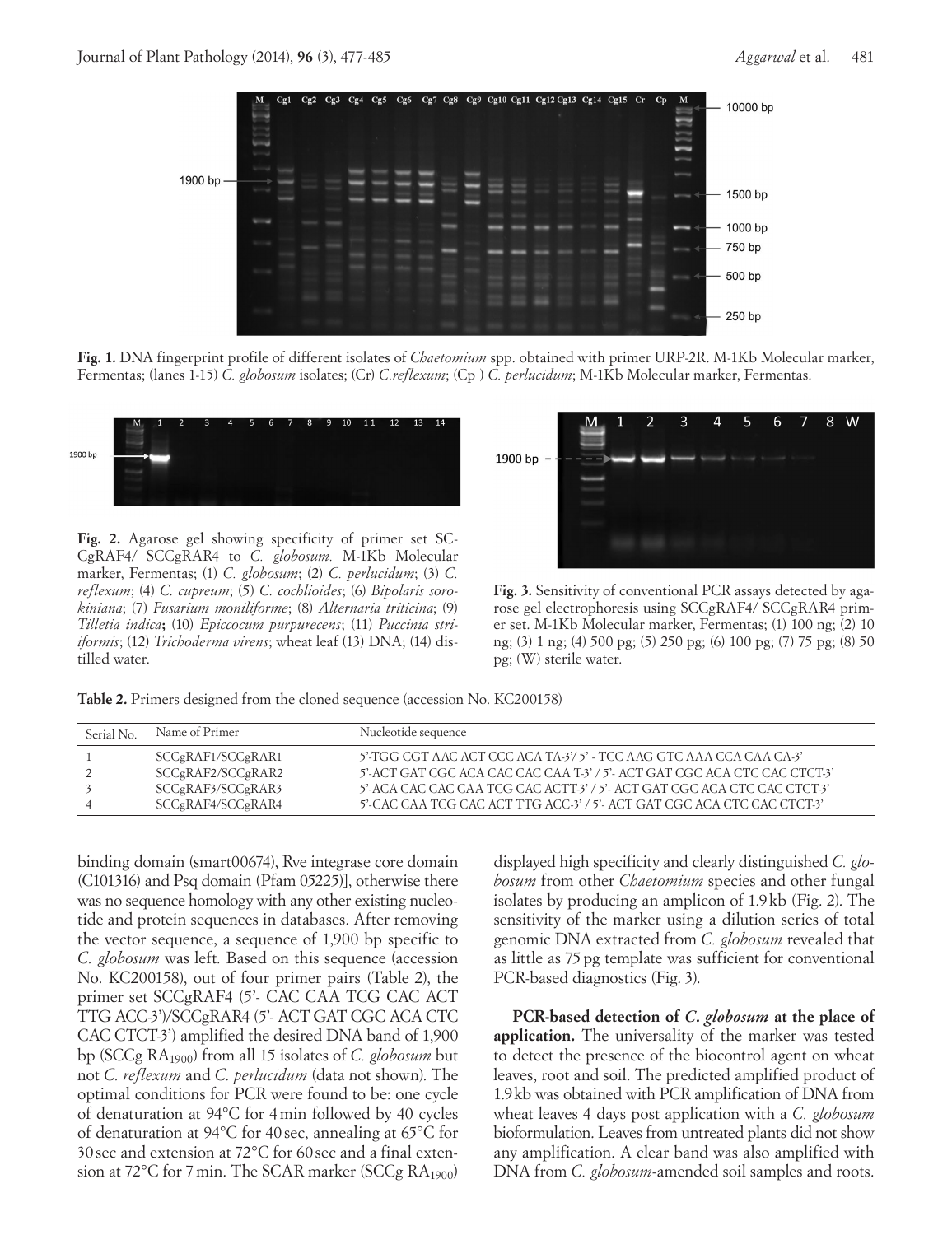

**Fig. 4.** Representative agarose gel showing amplification products from polymerase chain reaction using SCCgRAF4/ SCCgRAR4 primer set: M-1Kb, Molecular marker; (1) DNA from leaf sprayed with *C. globosum*; (2) DNA from *C. globosum* unsprayed samples; (3) DNA from root sample amended with *C. globosum*; (4) DNA from root without *C. globosum* amendment; (5) DNA from soil amended with *C. globosum*; (6) soil without *C. globosum*; (7) DNA from pure culture of *C. globosum* ; (8) Water, negative control.



**Fig. 5.** Standard curve showing the log<sub>10</sub> DNA amount (pg) plotted against the realtime PCR cycle threshold (Ct) for different dilutions of pure genomic DNA of *Chaetomium globosum* in sterile ultrapure water (SUW) as well as in fixed background of uninoculated leaf, root and from sterilized soil.  $\mathbb{R}^2$ indicates a linear relationship between the DNA amount and Ct values.

No PCR amplification was observed from DNA of uninoculated soil, uninoculated plants and negative control (sterile water). (Fig. 4).

**Real time PCR-based quantification of** *C. globosum.* A primer set SCCgQF (5'-GCGTCGGGACAGTCT-TATTTG-3') and SCCgOR (5'-GCCATCGGTCA-CAAGGAAGT-3') was designed using SCAR marker ( $SCCgRA<sub>1900</sub>$ ) for qPCR. PCR mix consisting of 2 µl undiluted DNA template, 10µl PCR master mix with SYBR Green Thermo Scientific Maxima SYBR Green qPCR Master Mix,  $1 \mu l$  (10 $\mu$ M) of each primer and 6 $\mu$ l of nuclease-free water found optimal for qPCR. Target DNA showed fluorescence but no fluorescence signals occurred for negative controls. The standard curve drawn using input *C. globosum* DNA in SUW and in fixed background of soil, leaf and root DNA showed a linear correlation between Ct value and DNA concentration (pg), with a



**Fig. 6**. Melting curve of qPCR products obtained using *Chaetomium globosum* specific primers SCCgQF and SCCgQR, no peak was observed in negative control.



**Fig. 7.** DNA concentration of *Chaetomium globosum* estimated by qPCR at different durations in only *C. globosum* amended soil and in soil amended with both *C. globosum* and *Bipolaris sorokiniana* (Bs+Cg). Error bars represent the standard error of the mean M.

correlation coefficient of 0.988, 0.992, 0.992 and 0.997 respectively, showing the accuracy of real time PCR-based quantification. Homogeneity of standard curves showed that background DNA did not affect the result of qPCR assay. First fluorescent signals were observed at Ct 33.5 corresponding approximately to 1pg DNA, while at Ct 20 it reached to highest concentration (10ng) (Fig. 5). Amplification was confirmed by the melting curve that showed one distinct peak (Fig. 6) and agarose gel analysis showing presence of a distinct band of expected size 63 bp (data not shown). Soil sample analysis revealed that unamended soil did not show any fluorescence, however DNA from soil amended with *C. globosum* showed significant fluorescence. Initial Ct value of real time PCR in *C.globosum*amended soil was 28.2, equivalent to 0.50ng target DNA/g soil, which increased 6 times  $(3.10 \text{ ng/g soil}; Ct=25.78)$  after 7 days of amendment and reached to 4.07ng/g after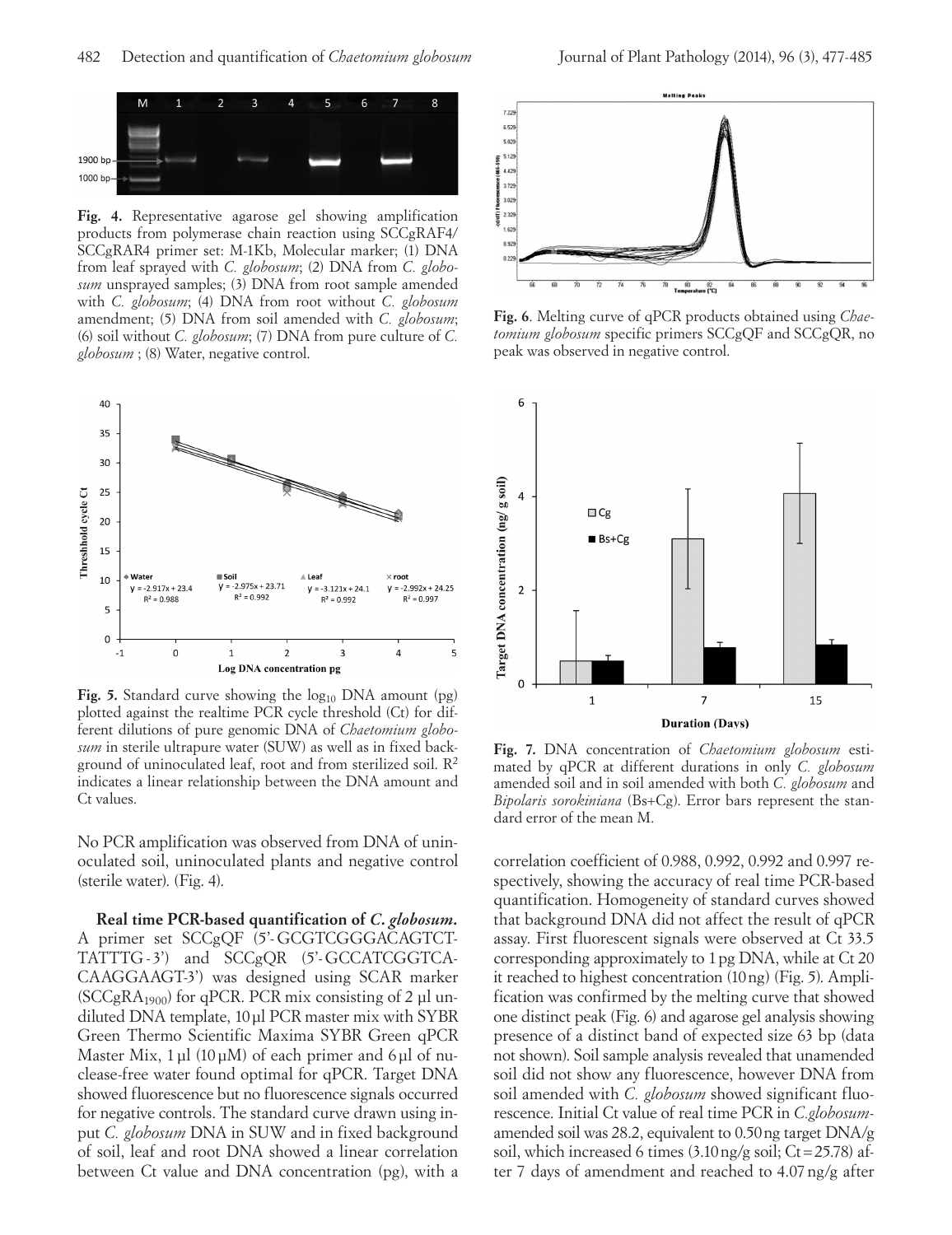15 days (Ct=25.5). In another experiment where *C. globosum* was co-amended with pathogen, *B. sorokiniana*, initial target DNA quantity of *C. globosum* was 0.51ng/g soil (Ct=28.1) which showed increase (0.88 ng/g soil) in 15 days  $(Ct = 27.4)$  (Fig. 7).

#### **DISCUSSION**

*C. globosum* is an emerging BCA against many fungal plant diseases. It has been identified as a potential BCA against a number of soil-borne and foliar pathogens (Di Pietro *et al*., 1992; Soytong and Quimio, 1989). Our studies have also shown its bioefficacy against spot blotch disease of wheat (Aggarwal *et al*., 2004) and *Ascochyta* blight of chick pea (Rajkumar *et al*., 2005). It is important to monitor the persistence and release of BCAs into the environment accurately. PCR methods for genus/species and strain identification of microorganisms are developed to minimize the time required for classical microbiological and enzymatic methods (Sanzani *et al*., 2012). The identification of fungal species/strain on the basis of their DNA requires the characterization of discriminating DNA targets. During this study, a distinct marker has been developed for detection of *C. globosum* which can differentiate this fungus from isolates of different species of *Chaetomium* and other soil fungi. This marker was also able to detect *C. globosum* at the site of application in wheat tissues and soil samples.

Conserved genome regions such as the ITS sequences of rDNA and mtDNA have been chosen for taxonomic purposes at the species level in most fungi (Mbofung and Pryor, 2010; McKay *et al*., 1999; Miyazaki *et al*., 2009). Other conserved genes, such as β-tubulin (Hirsch *et al*., 2000), and elongation factors (Filion *et al*., 2003; Li and Hartman, 2003) have also been used as specific markers. However, in studies conducted in our laboratory on ITS region, β-tubulin, GPD and the gene xylanase, it was observed that all the tested isolates of *Chaetomium* spp. showed approximately 90% sequence homology with each other. This indistinguishability among different species of *Chaetomium* makes it difficult to develop a specific marker. RAPD/URP technique has been found to be more useful for detecting genomic polymorphism as this generates neutral markers that may reflect the whole genotype of an individual. Earlier, Aggarwal *et al*. (2008) had carried out the molecular characterization of *C. globosum* using URPprimers*.* This work highlights the development of SCAR marker from a unique region of genomic DNA of *C. globosum* identified after wide screening of different species of *Chaetomium* and other pathogens using 12 URP primers. Primer, URP-2R amplified an unique 1900bp band only from *C. globosum.* Species-specific primers were designed from this band. Careful design and selection of primers having their homology with the target molecule and lack of homology from taxonomically diverse fungal species can significantly improve the sensitivity of PCR-based markers

(He *et al*., 1994). Primer pair SCCgRAF4/ SCCgRAR4 designed from this band amplified a distinct band of 1,900 bp from genomic DNA of all isolates of C*. globosum*, but not from DNA of closely related species of *Chaetomium* or other fungi. This specific sequence when blasted in NCBI data base was shown to contain a transposase domain, which normally creates variability by either insertion or deletion (Grzebellus *et al*., 2007). Therefore, they are suitable for developing specific markers.

SCCgRA<sub>1900</sub> marker required only a few hours for detection of the BCA at the place of application. However, the amount of *C. globosum* DNA could not be accurately quantified with conventional PCR because the efficiency of DNA amplification is variable between reactions (Raeymaekers, 1998). To overcome this problem qPCR-based detection was developed which allows BCA quantification in soil and in different plant parts accurately. Moreover, the sensitivity of qPCR assay was not affected by co-extraction of host DNA as we found during conventional PCR for BCA detection from soil and plant. A primer pair SCCgQF and SCCgQR designed from SCAR marker which amplified a 63 bp product could detect as much as 1 pg of DNA (4.83×105 copy number of target DNA) of *C. globosum* in soil/plant tissues using qPCR.

Real time PCR has widely been uses for detection of BCAs and fungal pathogens in soil (Ruben *et al*., 2009; Beaulieu *et al*., 2010; Savazzini *et al*., 2008; Sanzani *et al*., 2012, 2014), but this is the first example of its application for quantifying *C. globosum*. Currently available techniques for *C. globosum* quantification utilize soil dilution plating. The identification of *C. globosum* from these plates at the early stage of growth is tedious and requires detailed microscopic observations, which is time consuming. qPCR protocol developed here can accurately identify and quantify *C. globosum* population in terms of DNA concentration. Our result indicated that initial Ct value of soil sample from *C. globosum*-amended soil was 28.1 which was equivalent to  $2.5 \times 10^8$  copy number/g soil (0.51 ng target DNA/g soil sample). After seven days this increased to 25.74, equivalent to  $1.52\times10^{9}$  copy number/g soil (3.1) ng./g soil) indicating approximately a 9 fold increase in population in terms of copy number. Further, in 15 days Ct reached up to 25.5, showing a *C. globosum* population of  $2\times10^9$  copy number/g soil (4.07 ng target DNA /g soil). These results suggest that *C. globosum* can be a successful BCA since its population increases over time in soil.

Earlier workers have also reported the colonization of microorganisms in soil and their spread at the site of application that can successfully be monitored over time and space (Van Veen *et al*., 1997; Whipps, 2001; Alabouvette *et al*., 2006). The colonization by BCA is also influenced by the virulence of prevailing pathogens in soil or plants. Also in such conditions qPCR can quantify *C. globosum* in the soil and performs as an useful tool for studying its population. In the present investigation, qPCR quantified *C. globosum* target DNA concentration in the presence of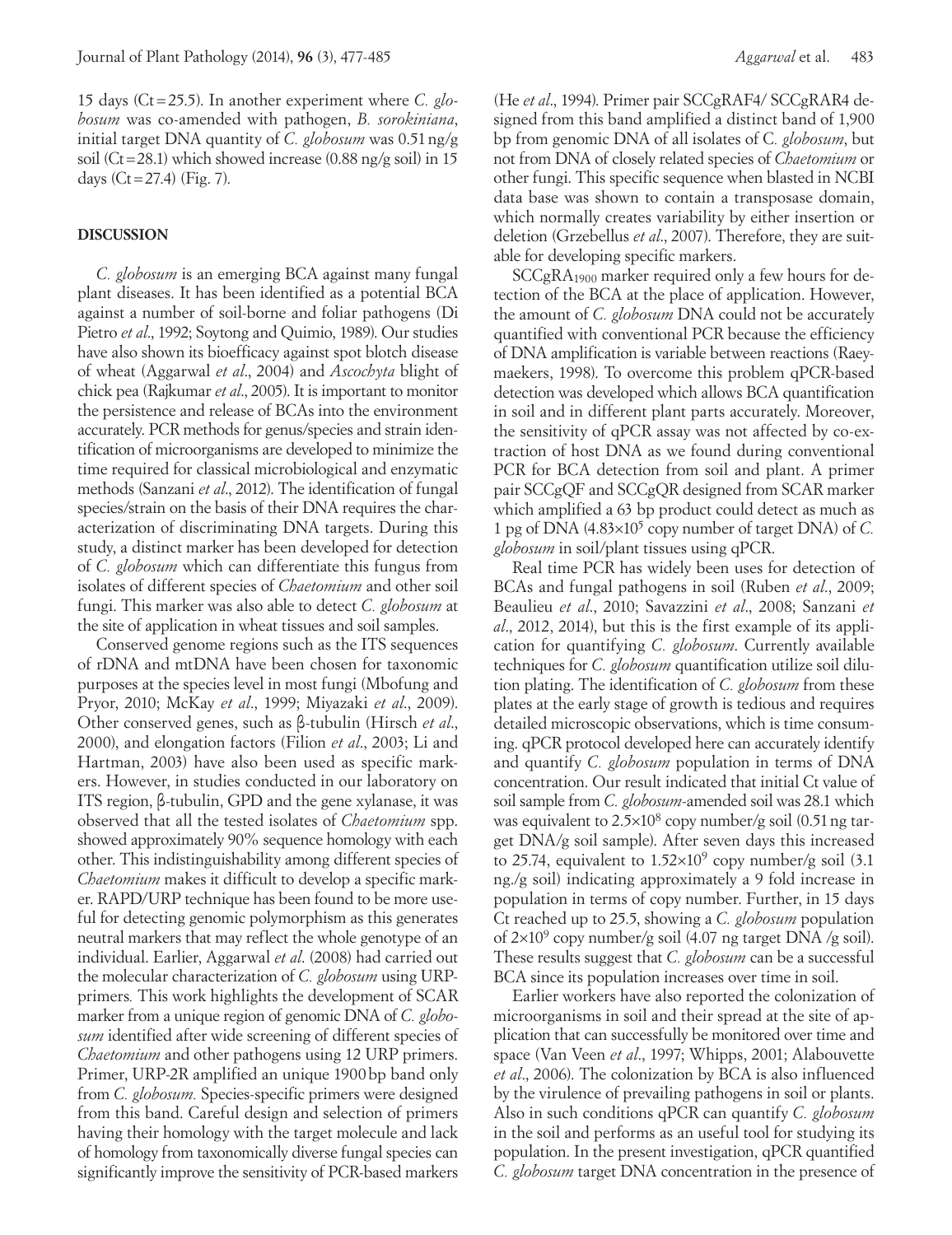*B. sorokiniana*, which was initially 0.51ng/g soil (2.5×108 copy number of target DNA) and increased slowly to reach to 0.88ng/g soil (4.32×108 copy number) after 15 days of amendment. This may indicate that *C. globosum* interacts with this pathogen. Our study could be further utilized for emphasizing the competitive saprophytic ability of *C. globosum*, against various soil-borne pathogens.

In conclusion, this is the first report of successful detection and quantification of *C. globosum*, from soil using qPCR technique, although there are reports of detection and quantification of *Trichoderma* species (Cordier *et al*., 2007; Rubio *et al*., 2005). Thus, we have developed a highly sensitive, reliable, rapid, reproducible method for detection of this BCA at its place of application. The qPCR-based assay can be used for monitoring *C. globosum* population and help in applying the appropriate doses of the bioformulation at the appropriate time to restrict the growth of pathogens. This DNA-based technology is faster than time-consuming and labour-intensive traditional culturing methods. Moreover, the molecular approach can analyze large number of samples and will facilitate the tracking of BCAs in natural environments.

#### **ACKNOWLEDGEMENTS**

Authors are thankful to Head, Division of Plant Pathology, Indian Agricultural Research Institute, New Delhi, 110012, India for providing facilities and Indian Council of Agricultural Research, New Delhi, India, for providing financial support by National Fellow Project Grant (F. No. 27-2/2005).

# **REFERENCES**

- Aggarwal R., Tiwari A.K., Srivastava K.D., Singh D.V., 2004. Role of antibiosis in the biological control of spot blotch (*Cochliobolus sativus*) of wheat by *Chaetomium globosum*. *Mycopathologia* **15**: 369-377.
- Aggarwal R., Sharma V., Kharbikar L., Renu, 2008. Molecular characterization of *Chaetomium* species using URP-PCR. *Genetics and Molecular Biology* **31**: 943-946.
- Aggarwal R., Singh V.B., Shukla R., Gurjar M.S., Gupta S., Sharma T.R., 2010. URP-based DNA fingerprinting of *Bipolaris sorokiniana* isolates causing spot blotch of wheat. *Journal of Phytopathology* **158**: 210-216.
- Aggarwal R., Gupta S., Banerjee S., Singh V.B., 2012. Development of SCAR marker for detection of *Bipolaris sorokiniana* causing spot blotch of wheat. *Canadian Journal of Microbiology* **57**: 934-942.
- Ahammed S.K., Aggarwal R., Kapoor H.C., 2008. Production, partial purification and characterization of extracellular xylanase from *Chaetomium globosum*. *Journal of Plant Biochemistry Biotechnology* **17**: 95-98.
- Ahammed S.K., Aggarwal R., Sharma S., Gupta S., Bashyal B.M., 2012. Production, partial purification and characterization of extra-cellular β-1, 3-glucanase from *Chaetomium*

*globosum* and its antifungal activity against *Bipolaris sorokiniana* causing spot blotch of wheat. *Journal of Mycology and Plant Pathology* **42**: 146-152.

- Alabouvette C., Olivain C., Steinberg C., 2006. Biological control of plant diseases: the European situation. *European Journal of Plant Pathology* **114**: 329-341.
- Beaulieu R, López-Mondéjar. R., Tittarelli F., Ros M., Pascual J.A., 2010. qRT-PCR quantification of the biological control agent *Trichoderma harzianum* in peat and compost-based growing media. *Bioresourse Technology* **102**: 2793-2798.
- Becker E., M Ball L.A., Hintz W.E., 1999. PCR-based genetic markers for detection and infection frequency analysis of the biocontrol fungus *Chondostereum purpureum* on Sitka alder and trembling aspen. *Biological Control* **15**: 71-80.
- Biswas S.K., Aggarwal R., Srivastava K.D., Gupta S., Dureja P., 2012. Characterization of antifungal metabolites of C*haetomium globosum* Kunze and their antagonism against fungal plant pathogens. *Journal of Biological Control* **26**: 70-74.
- Bulat S.A., Lübeck M., Mironenko N., Jensen D.F., Lübeck P.S., 1998. UP-PCR analysis and ITS1 ribotyping of strains of *Trichoderma* and *Gliocladium*. *Mycological Research* **102**: 933-943.
- Cordier C., Edel-Hermann V., Martin-Laurent F., Blal B., Steinberg C., Alabouvette C., 2007. SCAR -based real time PCR to identify a biocontrol strain (T1) of *Trichoderma atroviride* and study its population dynamics in soils. *Journal of Microbiological Methods* **68**: 60-68.
- Di Pietro A., Gut-Rella M., Pachlatko J.P., Schwinn F.J., 1992. Role of antibiotics produced by *Chaetomium globosum* in biocontrol of *Pythium ultimum*, a causal agent of dampingoff. *Phytopathology* **82**: 131-135.
- Filion M., St-Arnaud M., Jabaji-Hare S.H., 2003. Direct quantification of fungal DNA from soil substrate using realtime PCR. *Journal of Microbiological Methods* **53**: 67-76.
- Grzebellus D., Jagosz B., Simon P., 2007. The Dc Master transposon disply maps polymorphic insertion sites in carrot (*Daucus carota* L.) genome. *Gene* **390**: 67-74.
- Harman G.E., Eckenrode C.J., Webb D.R., 1978. Alteration of spermosphere ecosystems affecting oviposition by the bean seed fly and attack by soil borne fungi on germinating seeds. *Annals of Applied Biology* **90**: 1-6.
- He Q.**,** Marjamaki M., Soini H., Mertsola J., Viljanen M.K., 1994. Primers are decisive for sensitivity of PCR. *Biotechniques* **17**: 82-87.
- Hirsch P.R., Mauchline T.H., Mendum T.A., Kerry B.R., 2000. Detection of the nematophagous fungus *Verticillium chlamydosporium* in nematode-infested plant roots using PCR. *Mycological Research* **104**: 435-439.
- Li S., Hartman G.L., 2003. Molecular detection of *Fusarium solani* f. sp. *glycines* in soybean roots and soil. *Plant Pathology* **52**: 74-83.
- Lo C.T., Nelson E.B., Harman G.E., 1996. Biological control of turf grass diseases with a rhizosphere component strain of *Trichoderma harzianum*. *Plant Disease* **82**: 736-741.
- Lübeck M., Alekhina I.A., Lübeck P.S., Jensen D.F., Bulat S.A., 1999. Delineation of *Trichoderma harzianum* into two different genotypic groups by a highly robust fingerprinting method, UP-PCR, and UP-PCR product cross-hybridization. *Mycological Research* **103**: 289-298.